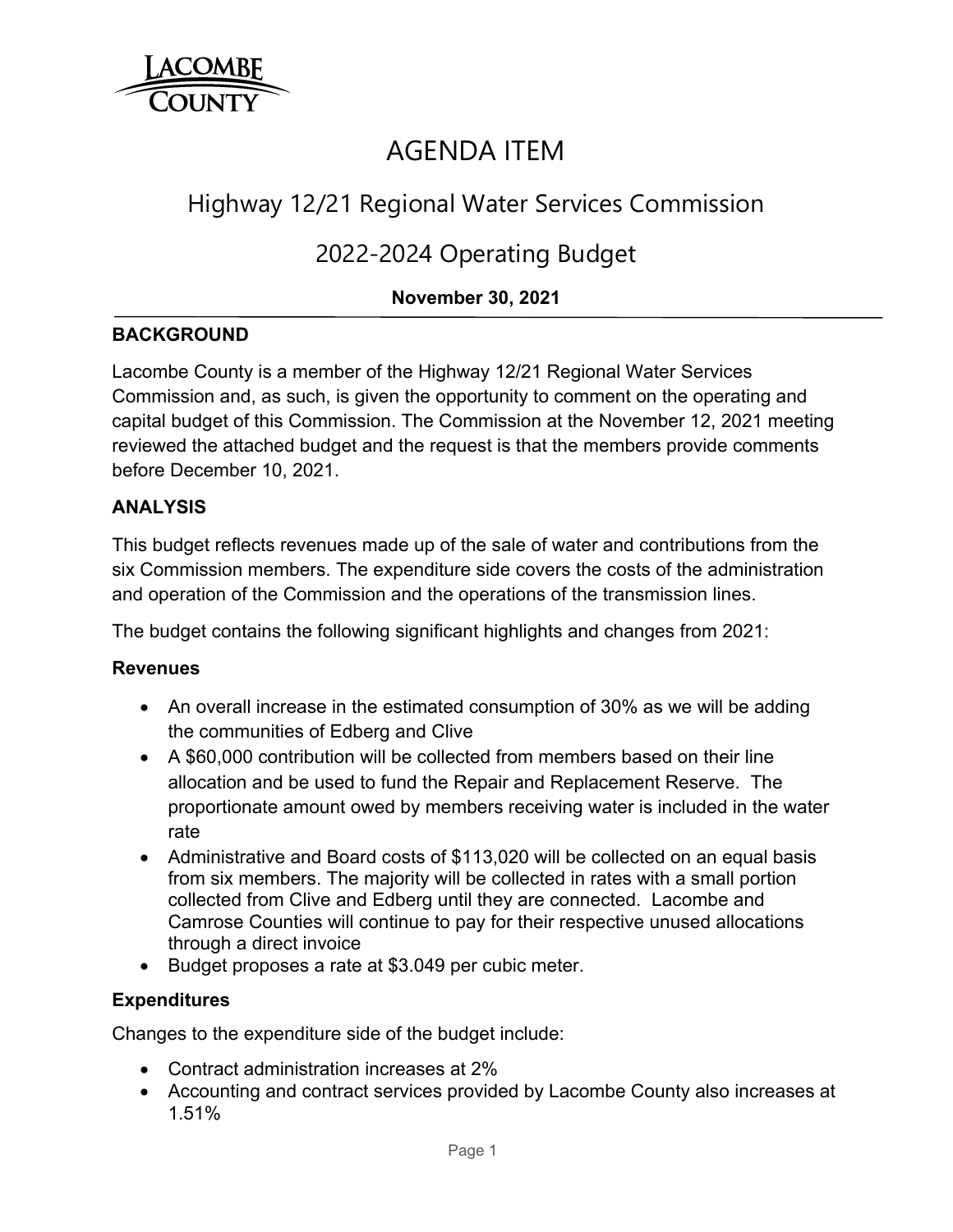

- *Purchased Line Repairs and Maintenance* increases by 20% to reflect an ageing line and equipment
- *Contract Pipeline Operation* increases by 22.83% to reflect the additional line added to inspect and maintain
- *Insurance* increases of 12.87% are included
- *Cost to Purchase Water from the Town of Stettler* is to be set at \$1.40 per cubic meter. This is based on the best information that we have from the Town of Stettler at this time
- *Water purchases* are projected to increase by nearly 30%. This reflects the additional consumption from Clive and Edberg.
- *Utilities* have been increased by 19.16% to reflect increases in both gas and electricity rates
- *Amortization* is recorded to comply with generally accepted accounting principles but is removed from the bottom line and not charged to the members
- A \$60,000 Reserve Contribution will be charged to members

This budget was reviewed by the Commission then sent out to members for a 30-day comment period. Any concerns or changes must be ratified at the December 10, 2021 Commission meeting where the Commission will adopt a budget.

### **BUDGET IMPLICATIONS**

Administration has accounted for our commitments within our operational budget for 2022 as follows:

| <b>Board Costs</b>          | \$13,333     |
|-----------------------------|--------------|
| <b>Water Purchase</b>       | \$121,960    |
| Debenture                   | \$45,215     |
| <b>Reserve Contribution</b> | 9,396<br>\$. |

## **LEGISLATIVE RESPONSIBILITIES**

Section 3 of the *Municipal Government Act (MGA)* states the purposes of a municipality are:

to provide good government,

to provide services, facilities or other things that, in the opinion of council, are necessary or desirable for all or part of the municipality, and to develop and maintain safe and viable communities.